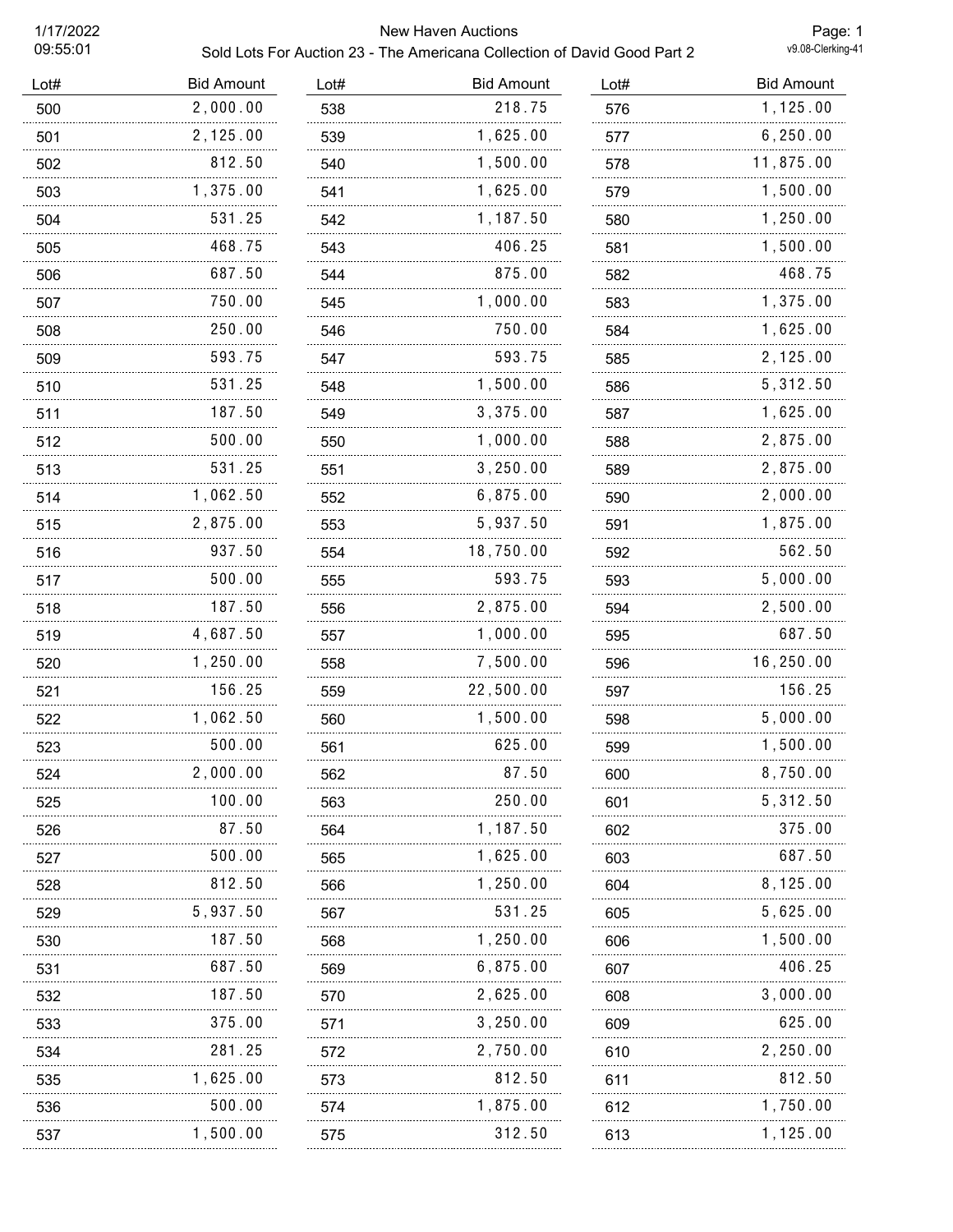## 1/17/2022 New Haven Auctions Sold Lots For Auction 23 - The Americana Collection of David Good Part 2

| <b>Bid Amount</b> | Lot# | <b>Bid Amount</b> | Lot# | <b>Bid Amount</b> |
|-------------------|------|-------------------|------|-------------------|
| 375.00            | 652  | 187.50            | 690  | 531.25            |
| 375.00            | 653  | 437.50            | 691  | 1,000.00          |
| 468.75            | 654  | 250.00            | 692  | 687.50            |
| 2,375.00          | 655  | 343.75            | 693  | 312.50            |
| 531.25            | 656  | 500.00            | 694  | 750.00            |
| 1,187.50          | 657  | 1,375.00          | 695  | 2,625.00          |
| 2,625.00          | 658  | 3, 250.00         | 696  | 2,750.00          |
| 2,000.00          | 659  | 937.50            | 697  | 812.50            |
| 5,625.00          | 660  | 62.50             | 698  | 2, 125.00         |
| 937.50            | 661  | 2,000.00          | 699  | 500.00            |
| 468.75            | 662  | 750.00            | 700  | 406.25            |
| 1,187.50          | 663  | 531.25            | 701  | 218.75            |
| 531.25            | 664  | 187.50            | 702  | 1,250.00          |
| 875.00            | 665  | 468.75            | 703  | 5,312.50          |
| 687.50            | 666  | 281.25            | 704  | 1,062.50          |
| 500.00            | 667  | 5,625.00          | 705  | 5,625.00          |
| 1,187.50          | 668  | 3,625.00          | 706  | 6,875.00          |
| 250.00            | 669  | 156.25            | 707  | 1,187.50          |
| 750.00            | 670  | 1,250.00          | 708  | 2,000.00          |
| 1,187.50          | 671  | 812.50            | 709  | 2,000.00          |
| 406.25            | 672  | 750.00            | 710  | 1,750.00          |
| 468.75            | 673  | 2,625.00          | 711  | 3,375.00          |
| 187.50            | 674  | 625.00            | 712  | 750.00            |
| 687.50            | 675  | 250.00            | 713  | 2,125.00          |
| 218.75            | 676  | 3,375.00          | 714  | 1,875.00          |
| 812.50            | 677  | 1,375.00          | 715  | 3,625.00          |
| 2,625.00          | 678  | 1,000.00          | 715a | 2,125.00          |
| 250.00            | 679  | 500.00            | 716  | 2,375.00          |
| 406.25            | 680  | 3,000.00          | 717  | 437.50            |
| 112.50            | 681  | 250.00            | 718  | 156.25            |
| 250.00            | 682  | 375.00            | 719  | 1,375.00          |
| 156.25            | 683  | 1,000.00          | 720  | 937.50            |
| 250.00            | 684  | 375.00            | 721  | 562.50            |
| 218.75            | 685  | 812.50            | 722  | 593.75            |
| 343.75            | 686  | 687.50            | 723  | 625.00            |
| 562.50            | 687  | 3,000.00          | 724  | 468.75            |
| 312.50            | 688  | 437.50            | 725  | 812.50            |
| 187.50            | 689  | 875.00            | 726  | 1,625.00          |
|                   | .    | .                 |      |                   |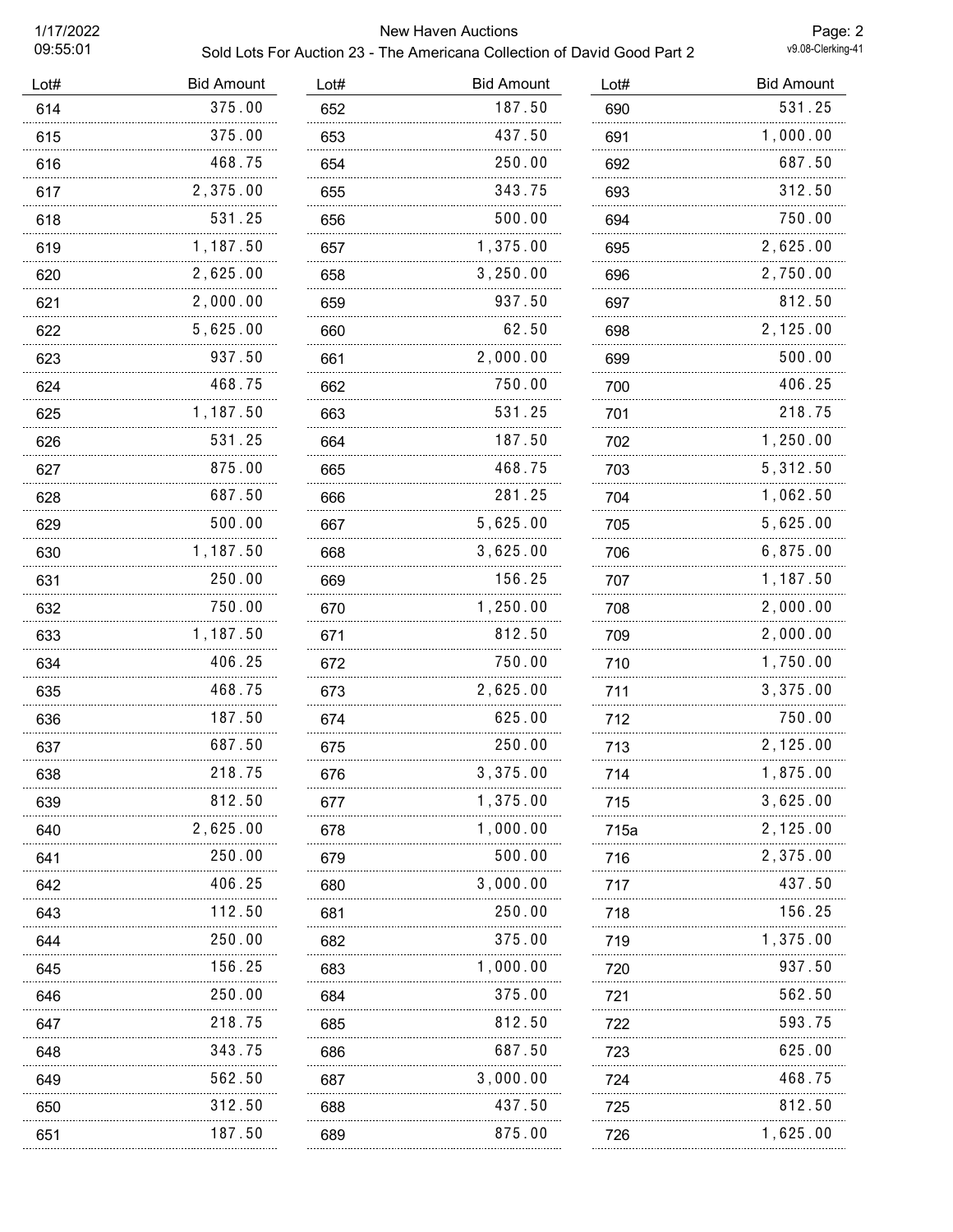## 1/17/2022 New Haven Auctions

| 09:55:01 | Sold Lots For Auction 23 - The Americana Collection of David Good Part 2 | v9.08-Clerking-41 |                   |      |                   |
|----------|--------------------------------------------------------------------------|-------------------|-------------------|------|-------------------|
| Lot#     | <b>Bid Amount</b>                                                        | Lot#              | <b>Bid Amount</b> | Lot# | <b>Bid Amount</b> |
| 727      | 1,125.00                                                                 | 765               | 1,125.00          | 803  | 2,500.00          |
| 728      | 812.50                                                                   | 766               | 250.00            | 804  | 2,375.00          |
| 729      | 812.50                                                                   | 767               | 1,000.00          | 805  | 2,875.00          |
| 730      | 1,375.00                                                                 | 768               | 5,937.50          | 806  | 750.00            |
| 731      | 18,750.00                                                                | 769               | 468.75            | 807  | 1,187.50          |
| 732      | 1,250.00                                                                 | 770               | 4,062.50          | 808  | 8,750.00          |
| 733      | 750.00                                                                   | 771               | 1,062.50          | 809  | 812.50            |
| 734      | 2,500.00                                                                 | 772               | 812.50            | 810  | 5,312.50          |
| 735      | 187.50                                                                   | 773               | 562.50            | 811  | 625.00            |
| 736      | 875.00                                                                   | 774               | 3,625.00          | 812  | 4,687.50          |
| 737      | 37.50                                                                    | 775               | 625.00            | 813  | 1,062.50          |
| 738      | 112.50                                                                   | 776               | 1,875.00          | 814  | 3,500.00          |
| 739      | 37.50                                                                    | 777               | 437.50            | 815  | 1,500.00          |
| 740      | 2,250.00                                                                 | 778               | 187.50            | 816  | 2,750.00          |
| 741      | 468.75                                                                   | 779               | 437.50            | 817  | 1,000.00          |
| 742      | 281.25                                                                   | 780               | 437.50            | 818  | 875.00            |
| 743      | 593.75                                                                   | 781               | 343.75            | 819  | 687.50            |
| 744      | 1,000.00                                                                 | 782               | 750.00            | 820  | 218.75            |
| 745      | 937.50                                                                   | 783               | 2,250.00          | 821  | 250.00            |
| 746      | 593.75                                                                   | 784               | 1,250.00          | 822  | 687.50            |
| 747      | 875.00                                                                   | 785               | 593.75            | 823  | 250.00            |
| 748      | 1,375.00                                                                 | 786               | 1,625.00          | 824  | 2,375.00          |
| 749      | 1,375.00                                                                 | 787               | 406.25            | 825  | 3,000.00          |
| 750      | 875.00                                                                   | 788               | 3,000.00          | 826  | 4,062.50          |
| 751      | 500.00                                                                   | 789               | 156.25            | 827  | 1,625.00          |
| 752      | 750.00                                                                   | 790               | 937.50            | 828  | 156.25            |
| 753      | 375.00                                                                   | 791               | 1,062.50          | 829  | 406.25            |
| 754      | 250.00                                                                   | 792               | 1,125.00          | 830  | 687.50            |
| 755      | 125.00                                                                   | 793               | 2,875.00          | 831  | 3,750.00          |
| 756      | 250.00                                                                   | 794               | 3,250.00          | 832  | 1,375.00          |
| 757      | 593.75                                                                   | 795               | 406.25            | 833  | 100.00            |
| 758      | 187.50                                                                   | 796               | 1,375.00          | 834  | 2,125.00          |
| 759      | 1,750.00                                                                 | 797               | 3,500.00          | 835  | 937.50            |
| 760      | 250.00                                                                   | 798               | 1,500.00          | 836  | 625.00            |
| 761      | 406.25                                                                   | 799               | 812.50            | 837  | 218.75            |
| 762      | 2,125.00                                                                 | 800               | 1,750.00          | 838  | 531.25            |
| 763      | 562.50                                                                   | 801               | 1,187.50          | 839  | 343.75            |
| 764      | 937.50                                                                   | 802               | 1,500.00          | 840  | 1,062.50          |